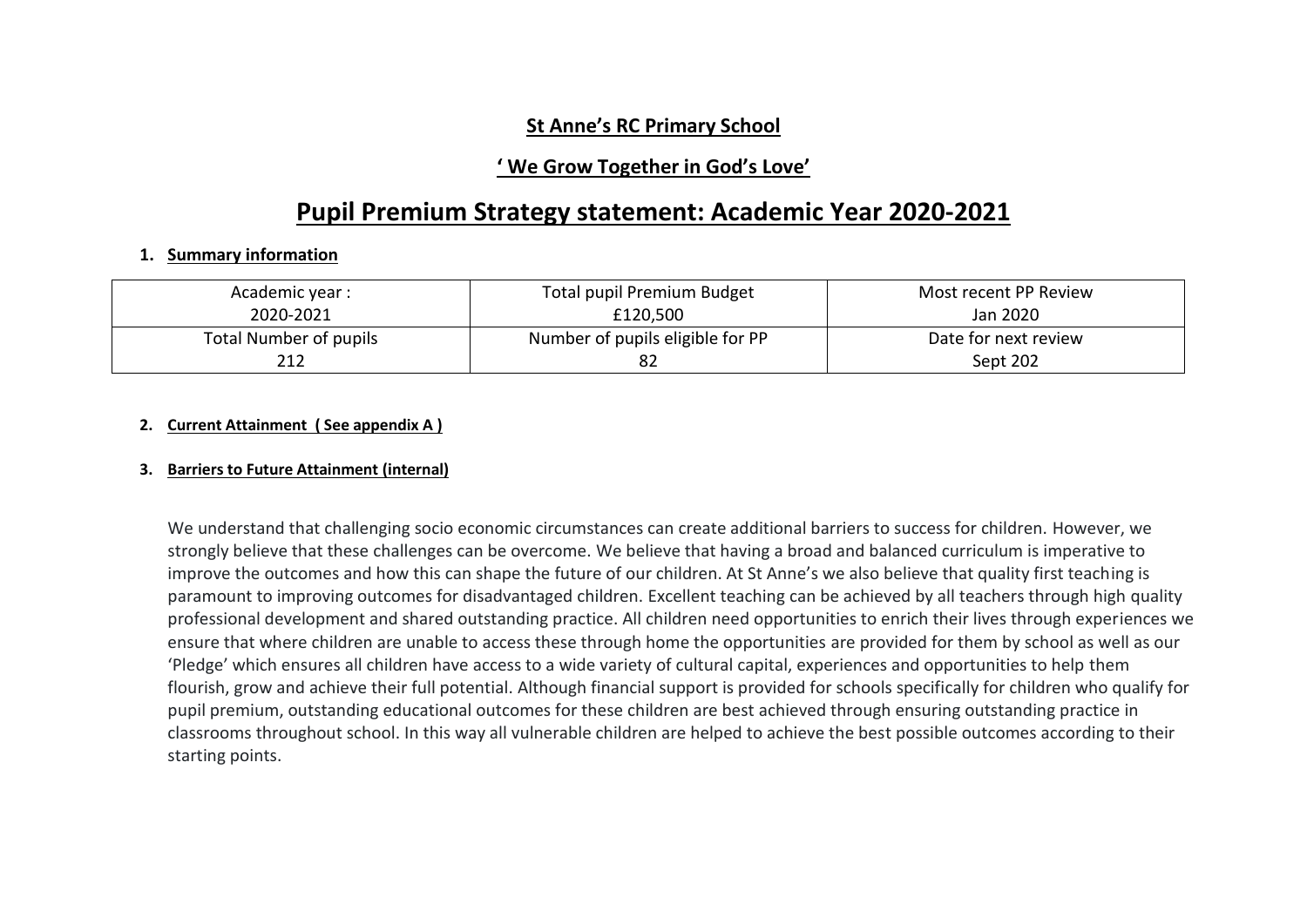- In order to overcome educational disadvantage it is important to identify barriers to learning. At St Anne's barriers to learning include:
- **Language deficiency** a significant number of pupil premium funded children also have identified SEND with Increasing numbers of our learners being identified as having speech language and communication needs which studies have shown impacts upon their acquisition of early literacy skills.
- **Social and emotional wellbeing** Our nursery baseline assessments show that all children start school below age related expectations in 'Making Relationships, Managing Feelings and Behaviours' which can impact on behaviour for learning. Also, we have found an increase of children who have been identified as having social, emotional and mental health needs in particular low self-esteem, confidence and poor resilience.
- **Limited cultural capital and enrichment** many of our children have lack of access to cultural and sporting experiences. In addition, a vast majority of children have limited experience of travel and understanding the world. This has a major impact on language and vocabulary in particular reading.
- **Family Support** Families experience difficulties in supporting the children's education in particular supporting reading and phonics and homework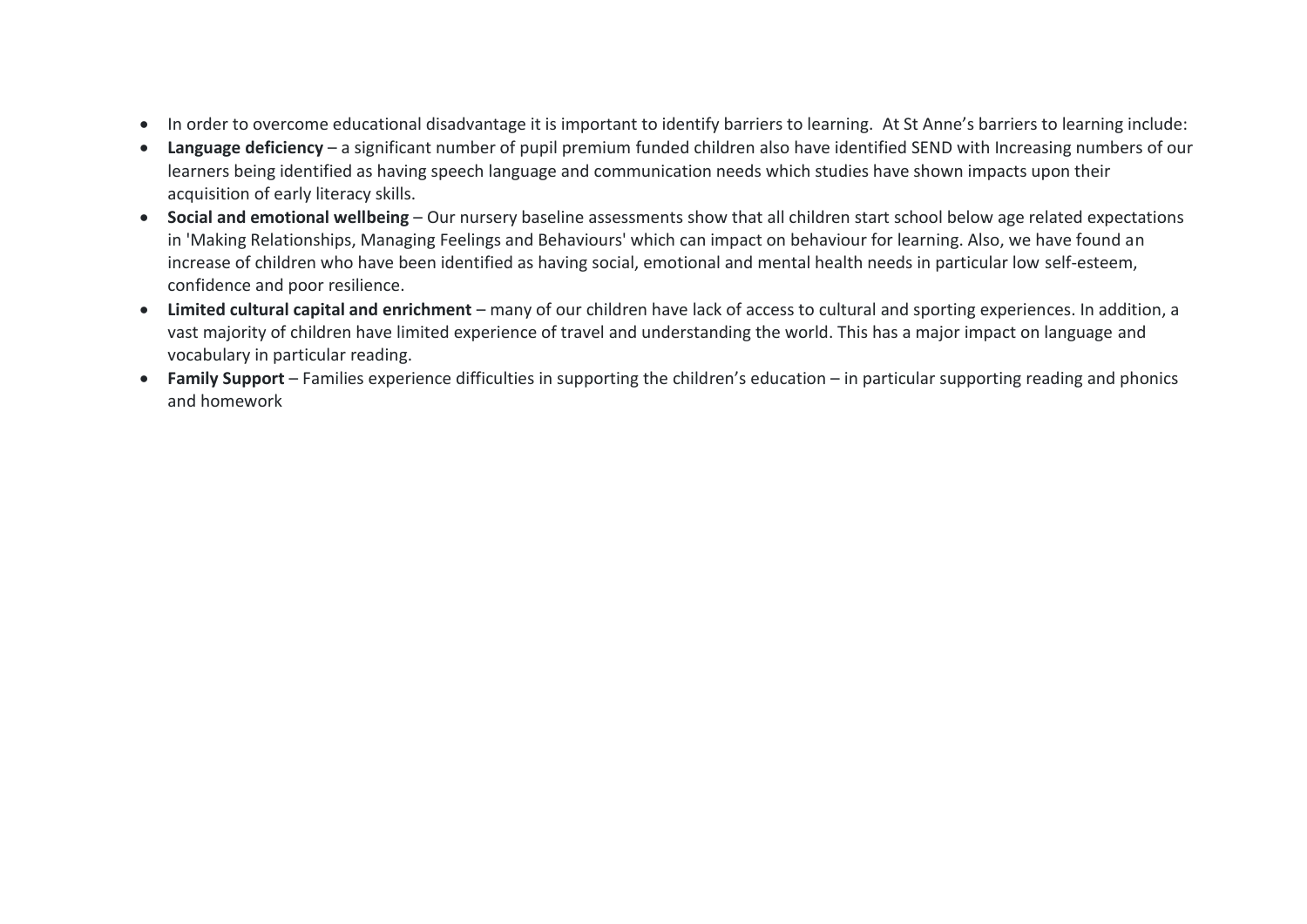## **Pupil Premium Strategy statement: Academic Year 2020 -2021**

| Academic year :        | Total pupil Premium Budget       | Most recent PP Review |  |
|------------------------|----------------------------------|-----------------------|--|
| 2020 - 2021            | £122,775                         | October 2020          |  |
| Total Number of pupils | Number of pupils eligible for PP | Date for next review  |  |
| 232                    |                                  | Sept 2021             |  |

#### **Desired Outcomes**

- School to provide rich cultural, sporting, musical and extra-curricular activities including before and after school clubs aimed at PP children to raise aspirations and motivation, school trips to ensure access and engagement for PP funded children
- To ensure all children including pp funded children have a wide, varied, knowledge rich curriculum as well as access to cultural capital identified in our school 'Pledge'
- School to provide social and emotional support as well as mental health support for pp funded children and their families
- Well trained staff deliver interventions in reading, writing and maths with particular focus on phonics and reading
- A well balanced curriculum provided for all children including PP children
- A new phonics scheme with parental workshops to engage and raise attainment in phonics
- PP funded children with SEN are well supported in class to improve attainment and progress.
- Leadership to train staff and provide interventions to improve pp attainment and progress
- Review of early years provision improves percentage of PP funded children achieving GLD
- PP children have access to resources to support learning
- PP who are working towards Greater Depth have access to quality first teaching and opportunities to extend their learning in order to achieve their full potential.
- **4.** Planned Expenditure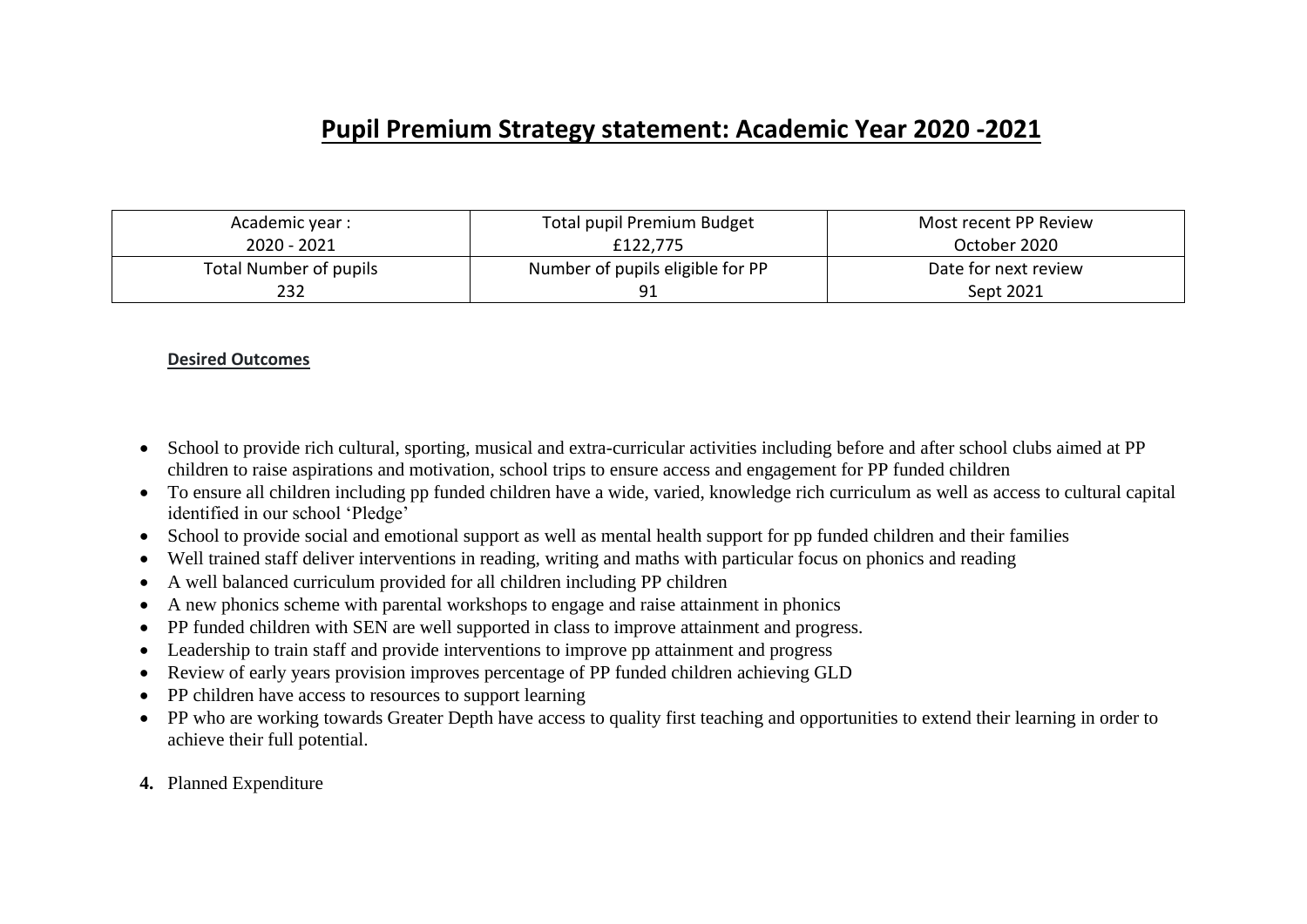| <b>Desired Outcome</b> | <b>Chosen Action</b> | <b>Rationale for choice</b> | <b>Quality Control</b> | <b>Planned Expenditure</b> |         |
|------------------------|----------------------|-----------------------------|------------------------|----------------------------|---------|
|                        |                      |                             | <b>Review</b>          |                            |         |
| School to provide      | Music service to     | Rich cultural, music,       | SLT to monitor         | <b>Music Service</b>       | £12,000 |
| rich cultural,         | provide whole class  | sport curriculum            | impact of after        | lessons and Music          |         |
| sporting, musical      | music lessons        | raises self-esteem,         | school/before          | lesson Subsidies           |         |
| and extra-curricular   |                      | confidence,                 | school clubs           |                            |         |
| activities, school     | Pay for individual   | resilience ultimately       |                        |                            |         |
| trips and residential  | musical tuition for  | impacting on                | Sports co-ordinator    |                            |         |
| to ensure access and   | PP children who      | learning.                   | to monitor variety     |                            |         |
| engagement for PP      | cannot afford it and |                             | and quality of sport   |                            |         |
| funded children        | subsidies            | Widening children           | extra-curricular       | Class trips                | £600    |
|                        |                      | experiences help            | activities             |                            |         |
|                        | Subside class trips, | with language               |                        |                            |         |
|                        | To ensure            | acquisition and             | SLT to monitor and     |                            |         |
|                        | affordable for PP    | broadening                  | evaluate termly        | Pantomime -                | £50     |
|                        | children             | vocabulary and              |                        |                            |         |
|                        |                      | comprehension.              | Pupil progress         |                            |         |
|                        | Buy in extra drama,  |                             | meetings identify      |                            |         |
|                        | creative arts        | attendance and              | progress of PP         |                            |         |
|                        | throughout the year  | punctuality                 | children               |                            |         |
|                        |                      |                             |                        | Extra-Curricular           | £1500   |
|                        | A variety of extra   | <b>Broadening</b>           | Tracking of core       | clubs                      |         |
|                        | curricular clubs     | children's horizons         | subject and            |                            |         |
|                        | throughout the year  | by having a variety         | assessment for all     |                            |         |
|                        | include PP children  | of clubs to access          | subjects ensure PP     |                            |         |
|                        |                      |                             | ch make progress.      |                            |         |
|                        |                      |                             |                        |                            |         |
|                        |                      |                             |                        |                            |         |
|                        |                      |                             |                        |                            |         |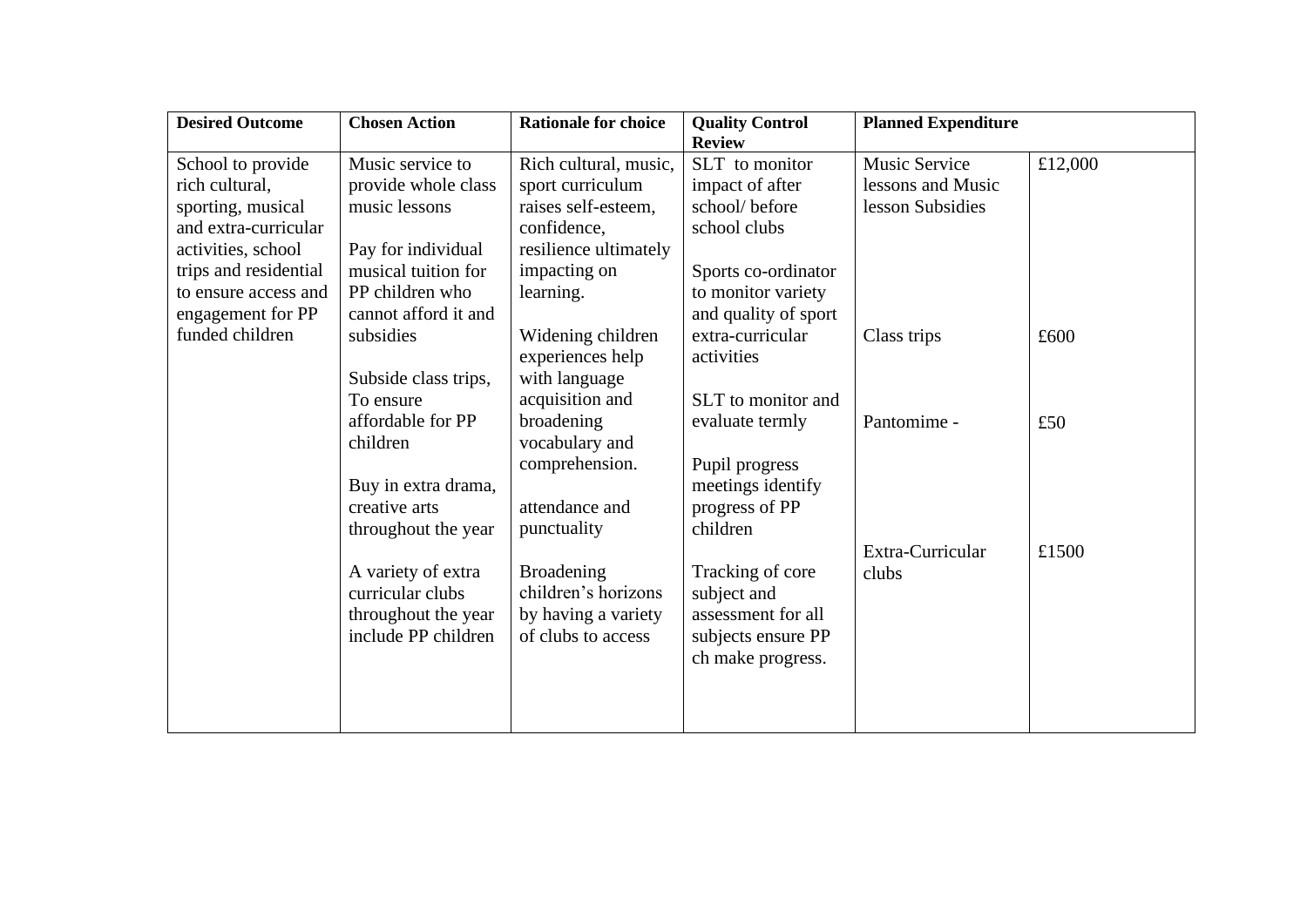| School to provide  | Pastoral full time    | Improved social and  | Performance           | <b>Salary for Pastoral</b> | £32,000 |
|--------------------|-----------------------|----------------------|-----------------------|----------------------------|---------|
| emotional health   | worker to support     | emotional wellbeing  | management            | Worker                     |         |
| and wellbeing      | children and          | improved attitude to | meetings              |                            | £1500   |
| (EHWB) support for | families with the     | learning and         |                       | Reiki teacher              |         |
| pp funded children | following:            | behaviour for        | Feedback to           |                            |         |
| and their families |                       | learning to raise    | governors             |                            |         |
|                    | -training for         | attainment and       |                       |                            | £315    |
|                    | 'education return'    | progress for all     | Pastoral worker and   | Relax Kids Service         |         |
|                    | learning from the     | children including   | SLT to monitor        |                            |         |
|                    | pandemic              | PP funded children   | external agency and   |                            |         |
|                    |                       |                      | get children's voice. |                            |         |
|                    | -Attendance and       | Improved EHWB so     |                       |                            |         |
|                    | punctuality           | all children can     |                       |                            |         |
|                    | -Parenting            | strive               |                       |                            |         |
|                    | - Mental health       |                      |                       |                            |         |
|                    | -Targeted groups      |                      |                       |                            |         |
|                    | and interventions     |                      |                       |                            |         |
|                    | such as Yoga,         |                      |                       |                            |         |
|                    | mindfulness and       |                      |                       |                            |         |
|                    | social stories.       |                      |                       |                            |         |
|                    |                       |                      |                       |                            |         |
|                    | Buy in Reiki teacher  |                      |                       |                            |         |
|                    | to deliver Reiki on a |                      |                       |                            |         |
|                    | Wednesday for         |                      |                       |                            |         |
|                    | targeted PP children  |                      |                       |                            |         |
|                    |                       |                      |                       |                            |         |
|                    | Relax Kids and        |                      |                       |                            |         |
|                    | HYM to deliver 1:1    |                      |                       |                            |         |
|                    | and small group       |                      |                       |                            |         |
|                    | sessions to PP        |                      |                       |                            |         |
|                    | children              |                      |                       |                            |         |
|                    |                       |                      |                       |                            |         |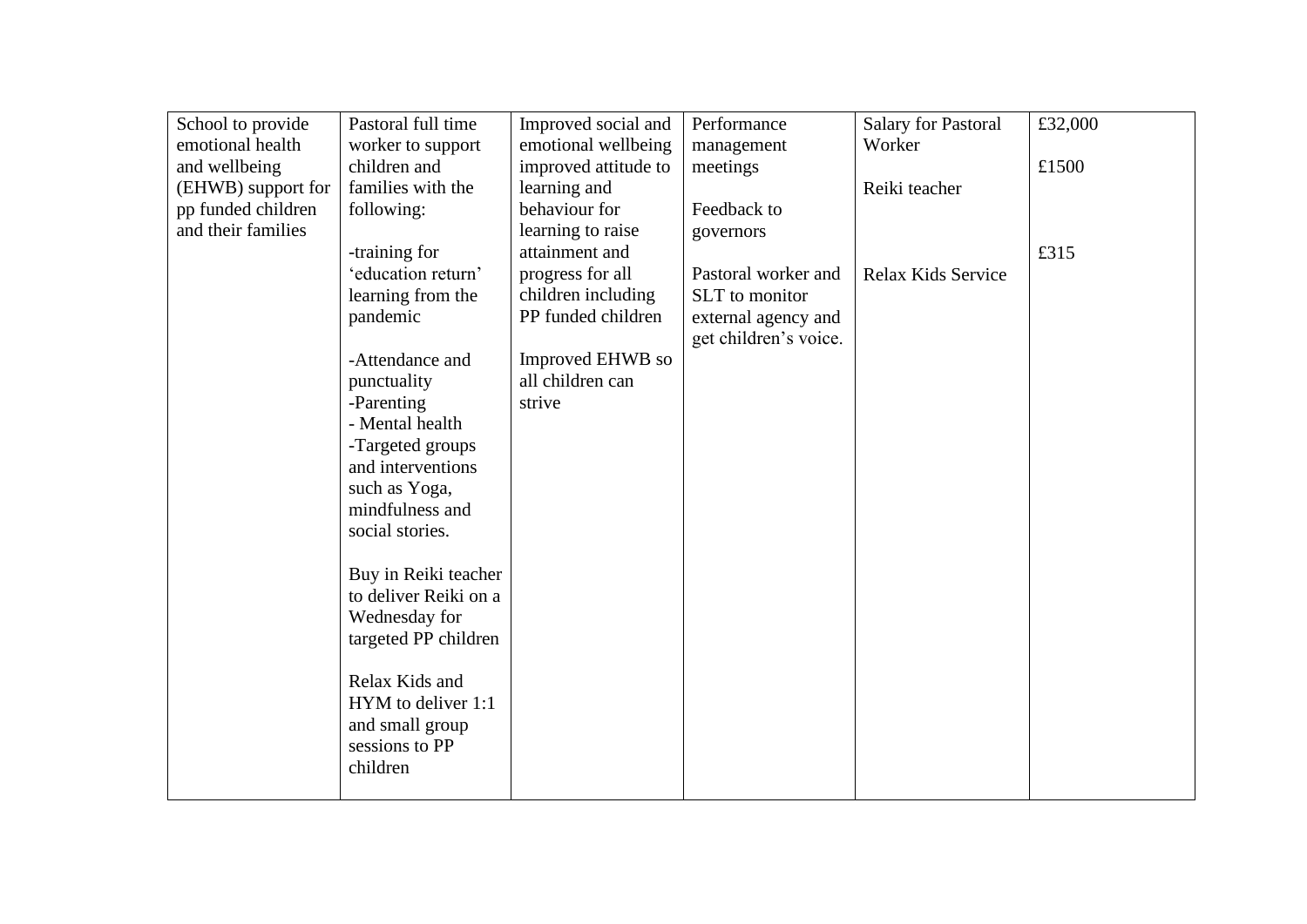|                                                                                                                                     | Children have<br>access to<br>mindfulness extra-<br>curricular clubs<br>Trained staff lead                                                                                                                                                                                                                                                                                                                                                                           | PP children set                                                                                                                                                                                                                                                                                                                    |                                                                                                                                                                                                                                                                                                                                                                                                 |                                               |                                                                                                                                                                                                                                                             |
|-------------------------------------------------------------------------------------------------------------------------------------|----------------------------------------------------------------------------------------------------------------------------------------------------------------------------------------------------------------------------------------------------------------------------------------------------------------------------------------------------------------------------------------------------------------------------------------------------------------------|------------------------------------------------------------------------------------------------------------------------------------------------------------------------------------------------------------------------------------------------------------------------------------------------------------------------------------|-------------------------------------------------------------------------------------------------------------------------------------------------------------------------------------------------------------------------------------------------------------------------------------------------------------------------------------------------------------------------------------------------|-----------------------------------------------|-------------------------------------------------------------------------------------------------------------------------------------------------------------------------------------------------------------------------------------------------------------|
| <b>Quality first</b><br>teaching and<br>structured, high<br>quality interventions<br>especially in<br>phonics, reading and<br>maths | interventions in<br>reading (inference<br>and guided reading),<br>phonics (RWI),<br>writing, maths (<br>including reasoning)<br>Small group<br>interventions.<br>Before school<br>booster sessions for<br>year 6 in English<br>and Maths<br>Small targeted<br>guided reading<br>sessions improved<br>vocabulary and<br>comprehension<br>1:1 and small group<br><b>RWI</b> intervention<br>improve fluency of<br>reading for all<br>children including<br>pp children | challenging targets<br>to accelerate<br>progress.<br>Children identified<br>as making limited<br>progress to make<br>accelerated progress<br>to close the gap<br>between them and<br>their peers.<br>PP children<br>identified as GDS<br>have targeted<br>support and<br>differentiated work<br>in order to<br>accelerate progress | Pupil progress<br>meetings termly,<br>review targets and<br>interventions to<br>monitor and<br>evaluate impact<br>PP identified half<br>termly and<br>intervention set in<br>place to raise<br>attainment and<br>progress<br>Governors<br>curriculum<br>committee and<br>standard committee<br>receive feedback<br>and challenge<br>leaders on<br>attainment and<br>progress for PP<br>children | <b>Support Staff</b><br><b>Teaching Staff</b> | Leadership: £25,000<br>TA R (0.5)-18,064<br>TA Y1 (0.2) 7,804<br>TA Y1 (0.3 L2) 5540<br>TA Y2 (0.5)-19527<br>TA Y3 (0.3)-15355<br>TA Y4 (0.3)-19,270<br>TA Y5 (0.5)-11,291<br>TA Y6 (0.4)15,561<br>Intervention TA:<br>5,148<br>Extra TA: 5,543<br>£148,103 |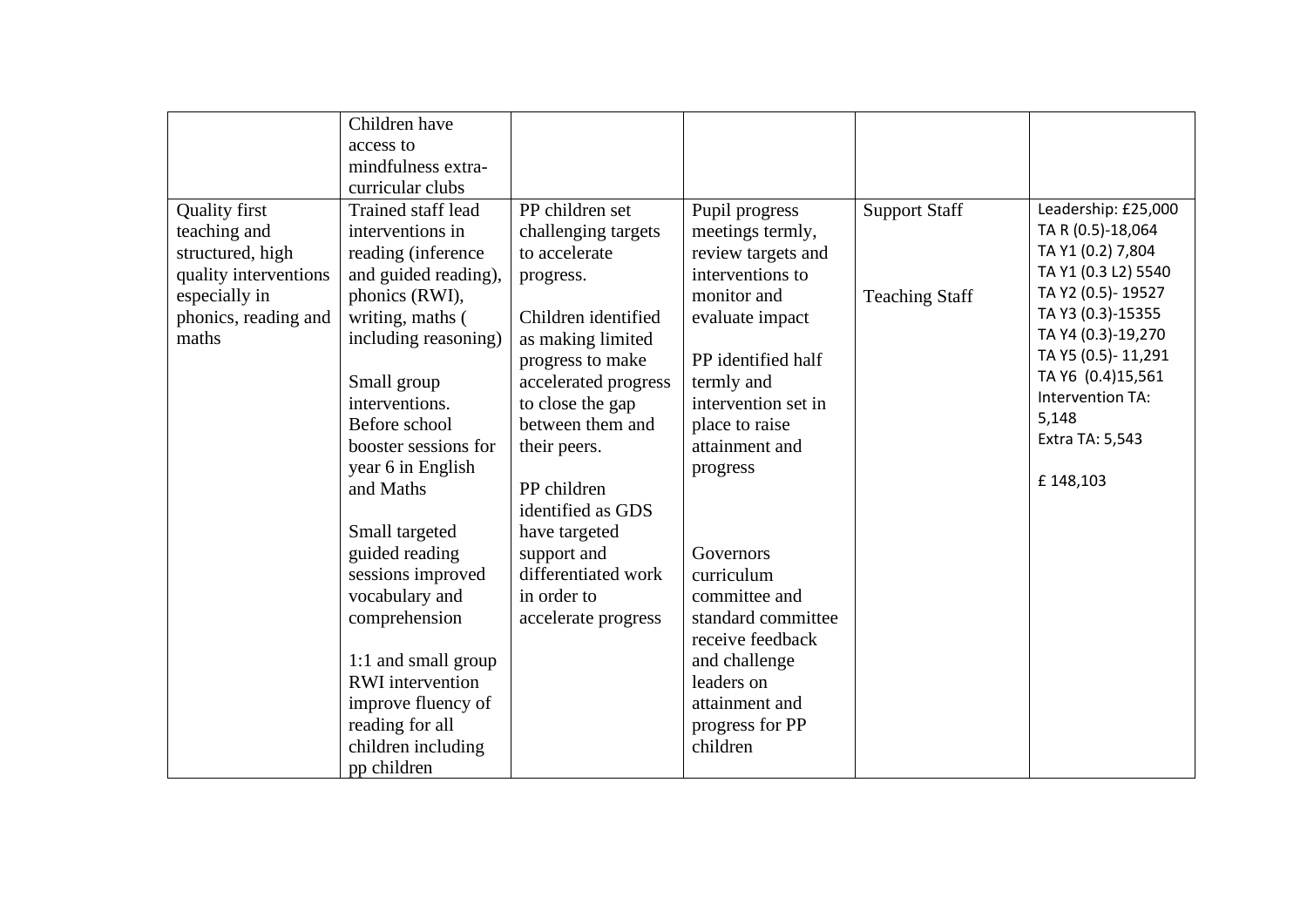| A knowledge rich,<br>well balanced<br>curriculum for all<br>children including<br>raising profile of<br>cultural capital for<br>the most deprived<br>children | St Anne's<br>personalised<br>curriculum in line<br>with National<br>curriculum<br>standards ensures<br>all children have<br>broad and balanced<br>curriculum<br>Forest school<br>identified for PP<br>children to raise<br>self-esteem and<br>resilience as well as<br>team work. | To allow PP to have<br>rich, broad and<br>balanced curriculum<br>to raise progress and<br>enthusiasm for<br>learning.<br><b>ALL</b> learners<br>develop confidence<br>and self-esteem<br>through hands-on<br>learning experiences<br>in a woodland or<br>natural environment<br>with trees | Subject Co-<br>ordinators monitor<br>attainment of<br>children through<br><b>SERFs</b><br>SLT monitor and<br>evaluate half termly<br>Governors<br>curriculum<br>committee monitor<br>and evaluate | <b>Forest School</b>                    | £256                                 |
|---------------------------------------------------------------------------------------------------------------------------------------------------------------|-----------------------------------------------------------------------------------------------------------------------------------------------------------------------------------------------------------------------------------------------------------------------------------|--------------------------------------------------------------------------------------------------------------------------------------------------------------------------------------------------------------------------------------------------------------------------------------------|---------------------------------------------------------------------------------------------------------------------------------------------------------------------------------------------------|-----------------------------------------|--------------------------------------|
| To raise progress<br>and attainment in<br>reading and broaden<br>children's<br>vocabulary for PP<br>children                                                  | Matched reading<br>books ensure that all<br>children, including<br>pp children, have<br>suitable home<br>reading book at<br>home<br>Introduce reading<br>challenges within<br>school to encourage                                                                                 | To improve phonics<br>attainment data for<br>all children<br>including closing<br>the gap between PP<br>and non PP<br>To continue to<br>ensure reading<br>attainment for pp<br>children is in line<br>with non pp children                                                                 | Phonic lead monitor<br>weekly<br><b>External monitoring</b><br>and support from<br><b>Ruth Miskin trainers</b><br>Feedback to<br>curriculum<br>committee and<br>challenging                       | Library books and<br>home reading books | £200<br><b>RWI</b> resources<br>£175 |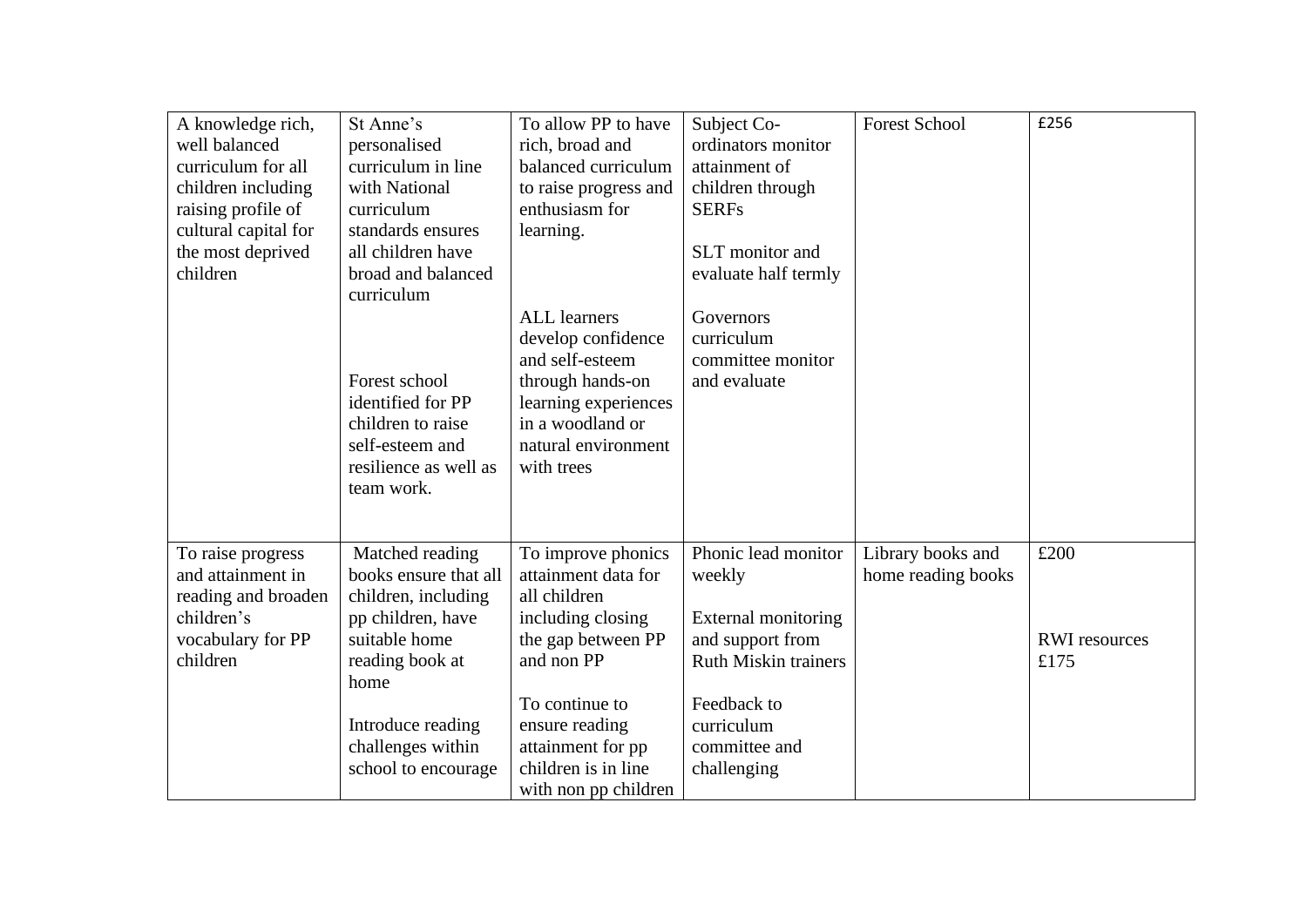|                                                                                                | pp families to read<br>at home.                                                                                                                         |                                                                                                                                                     | questions for SLT /<br>KS1 Lead                                                           |                       |      |
|------------------------------------------------------------------------------------------------|---------------------------------------------------------------------------------------------------------------------------------------------------------|-----------------------------------------------------------------------------------------------------------------------------------------------------|-------------------------------------------------------------------------------------------|-----------------------|------|
|                                                                                                | 1:1 reading<br>scheduled to target<br>pp children who are<br>not reading at home                                                                        |                                                                                                                                                     | DHT to observe,<br>feedback and<br>deliver training for<br>KS2 staff in guided<br>reading |                       |      |
|                                                                                                | Improve library<br>areas and class<br>library to raise the<br>love of reading for<br>all children.                                                      |                                                                                                                                                     |                                                                                           |                       |      |
|                                                                                                | Put on parental<br>workshops for RWI<br>phonics to increase<br>parental<br>engagement of pp<br>families and reading                                     |                                                                                                                                                     |                                                                                           |                       |      |
| PP funded children<br>with SEN are well<br>supported to<br>improve attainment<br>and progress. | PP children with<br>SEN are identified<br>at pupil progress<br>meetings and<br>interventions are<br>given.<br>IEPs are regularly<br>updated and adapted | All PP with SEN<br>have access to high<br>quality first teaching<br>PP children with<br>SEN will make<br>progress in line with<br>their IEP targets | <b>SENCO/SLT To</b><br>monitor and<br>evaluate at Pupil<br>progress meetings              | <b>SEND</b> resources | £500 |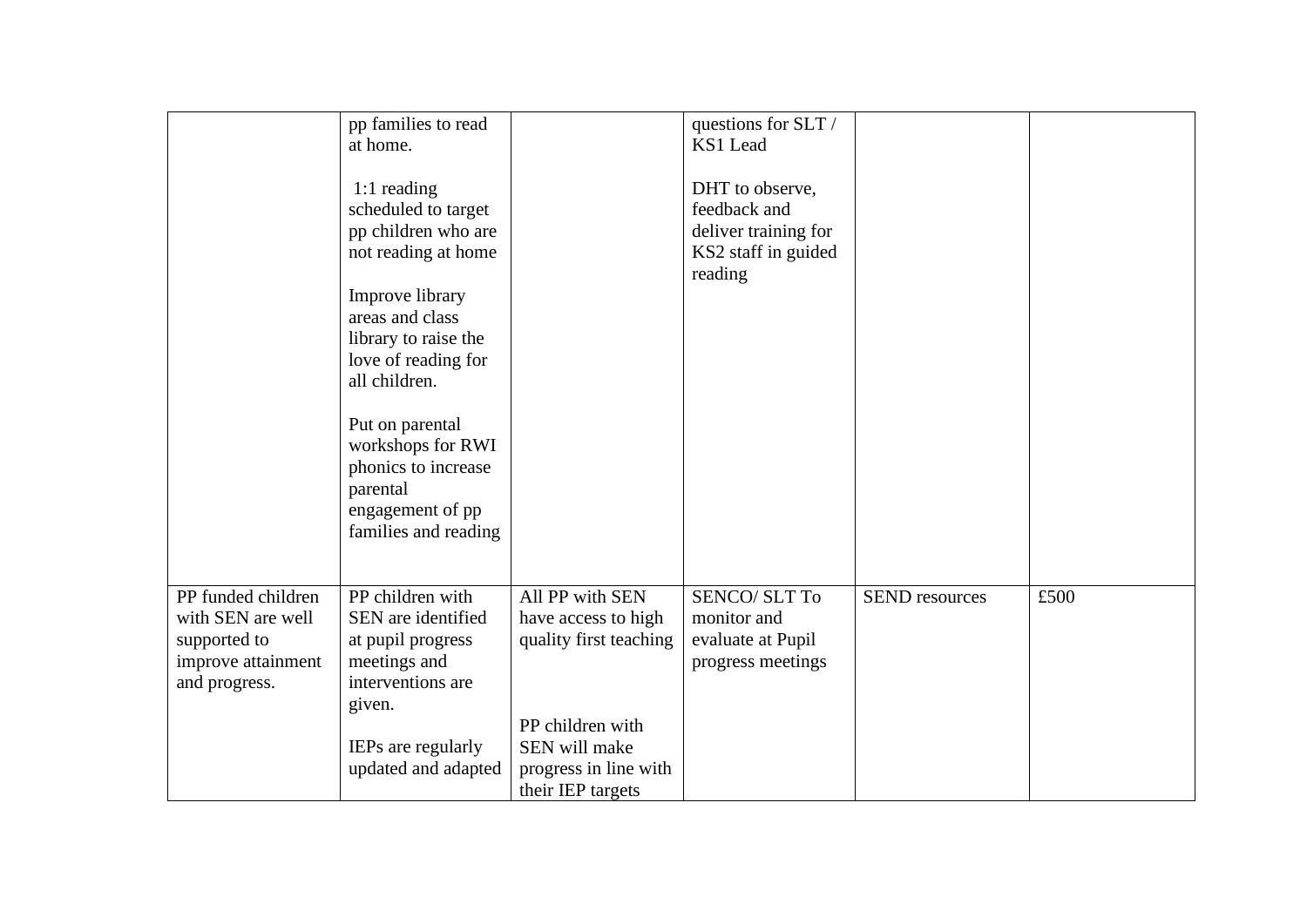|                                                                                                          | to ensure progress is<br>made<br>TAs to deliver high<br>quality social,<br>communication,<br>behavioural and<br>speech and<br>language<br>interventions to<br>close the gap<br>between pp and non<br>pp children with<br><b>SEN</b> |                                                                                                                               |                                                                                                                                                                                             |          |
|----------------------------------------------------------------------------------------------------------|-------------------------------------------------------------------------------------------------------------------------------------------------------------------------------------------------------------------------------------|-------------------------------------------------------------------------------------------------------------------------------|---------------------------------------------------------------------------------------------------------------------------------------------------------------------------------------------|----------|
| Leadership to train<br>staff and provide<br>interventions to<br>improve pp<br>attainment and<br>progress | Leadership leads<br>staff training to<br>improve teaching<br>and learning<br>Teaches small<br>group interventions<br>to accelerate<br>progress<br>Undertakes<br>coaching sessions to<br>improve teaching<br>and learning            | Provides high<br>quality training to<br>improve teaching<br>and learning to raise<br>standards and<br>improved<br>attainment. | HT monitors quality<br>of coaching through<br>shared lesson<br>observations,<br>weekly drop ins<br>Curriculum<br>Governors<br>committee monitor<br>progress and<br>standards of<br>children | As above |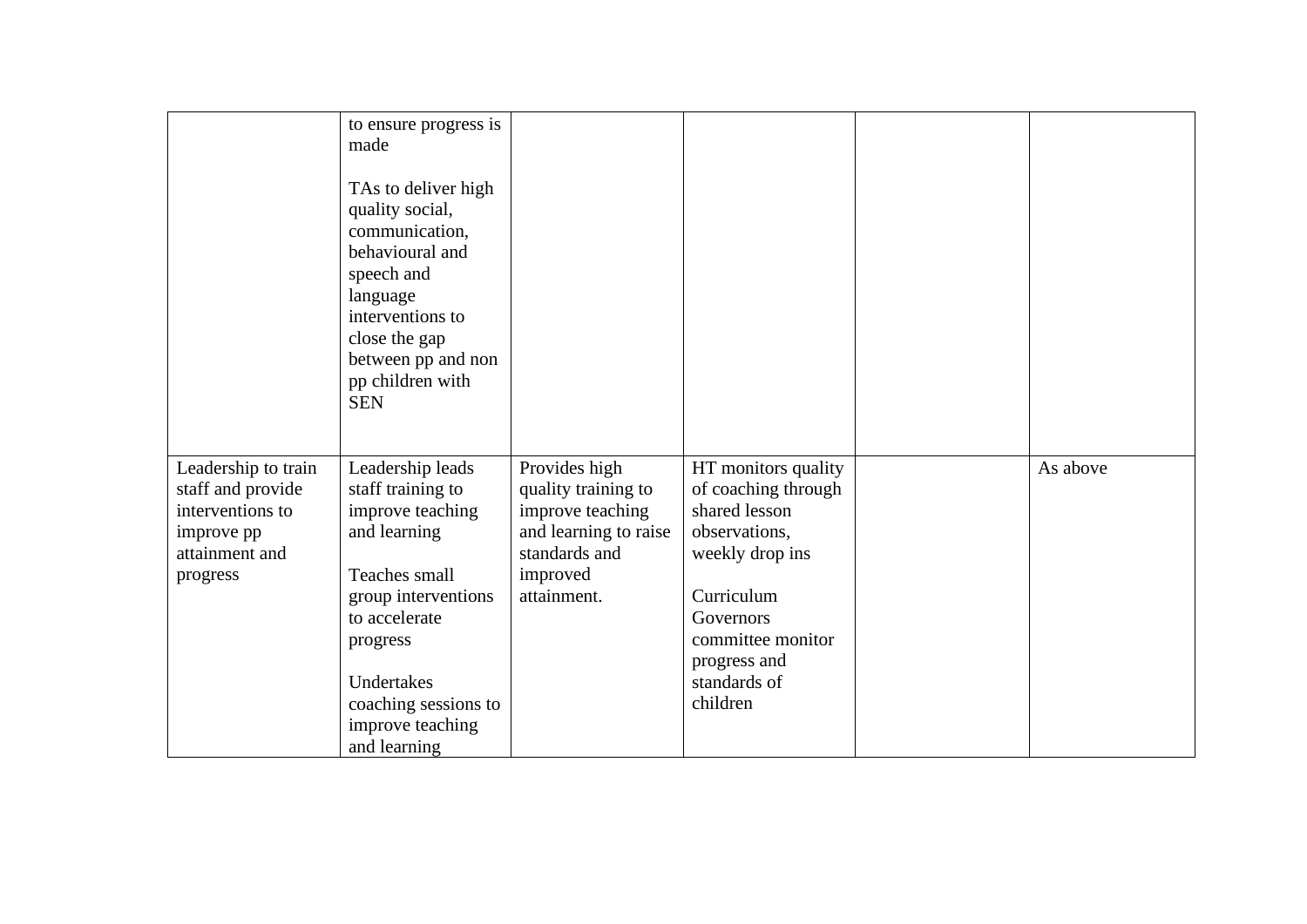| Gap is diminished<br>between PP and non | <b>Restructure EYFS</b><br>classroom to allow | Improved standards<br>and increase | <b>EYfs Co-ordinator</b><br>to monitor impact | Resources and<br>refurbishment | £200  |
|-----------------------------------------|-----------------------------------------------|------------------------------------|-----------------------------------------------|--------------------------------|-------|
| pp in EYFS                              | more continuous                               | percentage of PP                   | and lead with                                 |                                |       |
|                                         | provision and                                 | children reaching                  | DHT/HT evaluating                             |                                |       |
|                                         | targeted questioning                          | GLD.                               | impact                                        |                                |       |
|                                         | for all children                              |                                    |                                               |                                |       |
|                                         | PP children are                               |                                    |                                               |                                |       |
|                                         | identified at pp                              |                                    |                                               |                                |       |
|                                         | meeting and number                            |                                    |                                               |                                |       |
|                                         | of children achieve                           |                                    |                                               |                                |       |
|                                         | GLD increased                                 |                                    |                                               |                                |       |
|                                         | from previous year                            |                                    |                                               |                                |       |
| PP children have                        | Purchase of specific                          | PP children feel                   | Pastoral worker,                              | Resources                      | £2050 |
| access to resources                     | resources:                                    | secure and included                | <b>SENCO Key stage</b>                        |                                |       |
| to support learning                     |                                               | and have individual                | leaders and SLT                               |                                |       |
| or EHWB                                 | Samsung tablets                               | needs met to support               |                                               |                                |       |
|                                         |                                               | learning                           |                                               | Samsung tablets                | £6847 |
|                                         |                                               |                                    |                                               |                                |       |
|                                         | PP children are                               |                                    |                                               |                                |       |
|                                         | provided with                                 |                                    |                                               |                                |       |
|                                         | uniform, PE                                   |                                    |                                               |                                |       |
|                                         | equipment, book                               |                                    |                                               |                                |       |
|                                         | bags, homework                                |                                    |                                               |                                |       |
|                                         | dairies                                       | <b>Families</b> feel               |                                               |                                |       |
|                                         |                                               | supported and have                 |                                               |                                |       |
|                                         | Families are                                  | access to funds if                 |                                               |                                |       |
|                                         | provided with other                           | needed                             |                                               |                                |       |
|                                         | essentials to ensure                          |                                    |                                               |                                |       |
|                                         | attendance, EHWB                              |                                    |                                               |                                |       |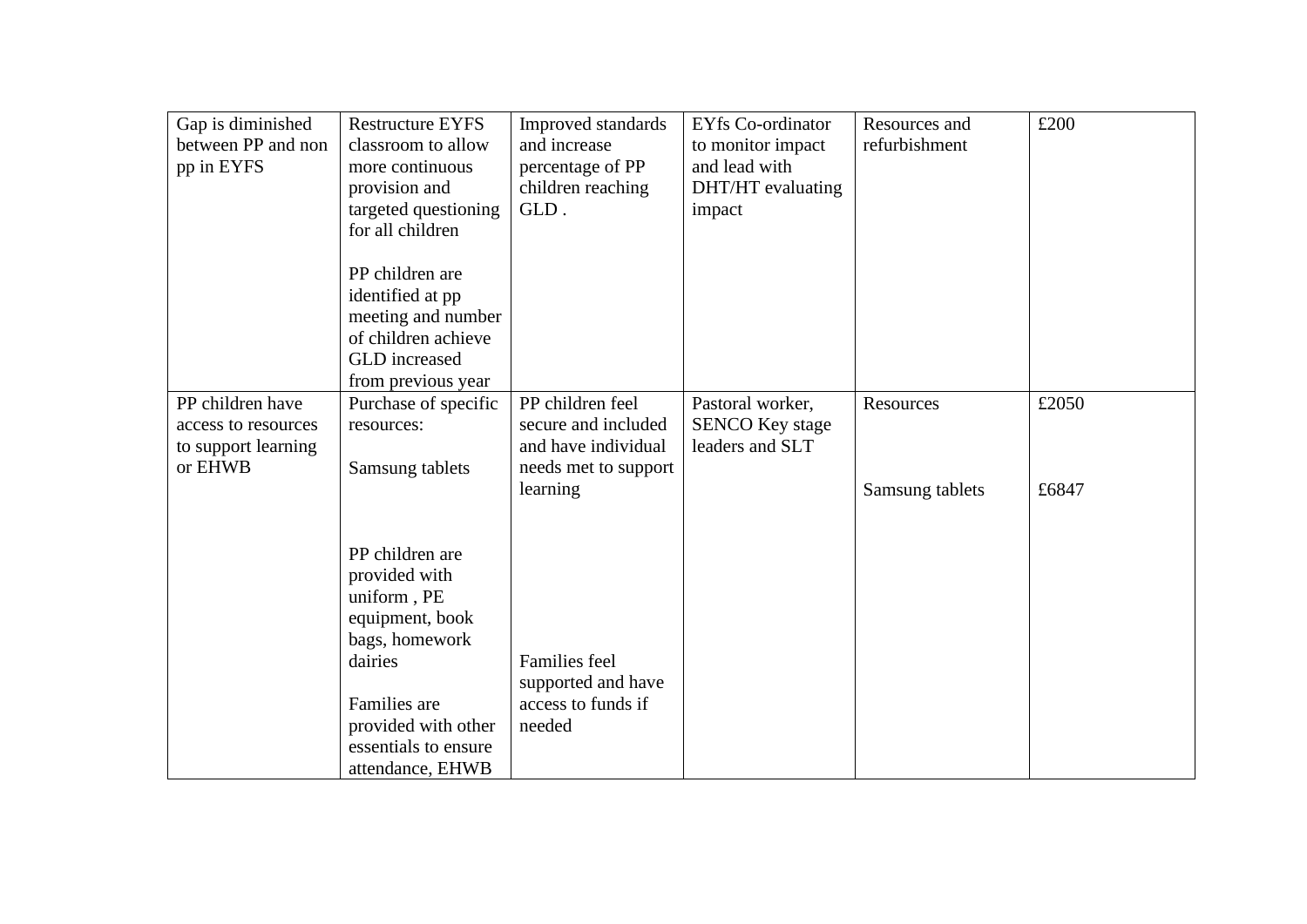|                            | or learning needs                                                     |  |  |  |  |  |
|----------------------------|-----------------------------------------------------------------------|--|--|--|--|--|
|                            | are met                                                               |  |  |  |  |  |
|                            | Year 6- all children<br>receive CGP SATS<br>textbook and work<br>book |  |  |  |  |  |
| <b>Total Planned Spend</b> |                                                                       |  |  |  |  |  |
| £58,193 other -            |                                                                       |  |  |  |  |  |
| support staff:148, 103     |                                                                       |  |  |  |  |  |
| TOTAL: 206,296             |                                                                       |  |  |  |  |  |
| School Budget: 58,193      |                                                                       |  |  |  |  |  |
|                            |                                                                       |  |  |  |  |  |
|                            |                                                                       |  |  |  |  |  |